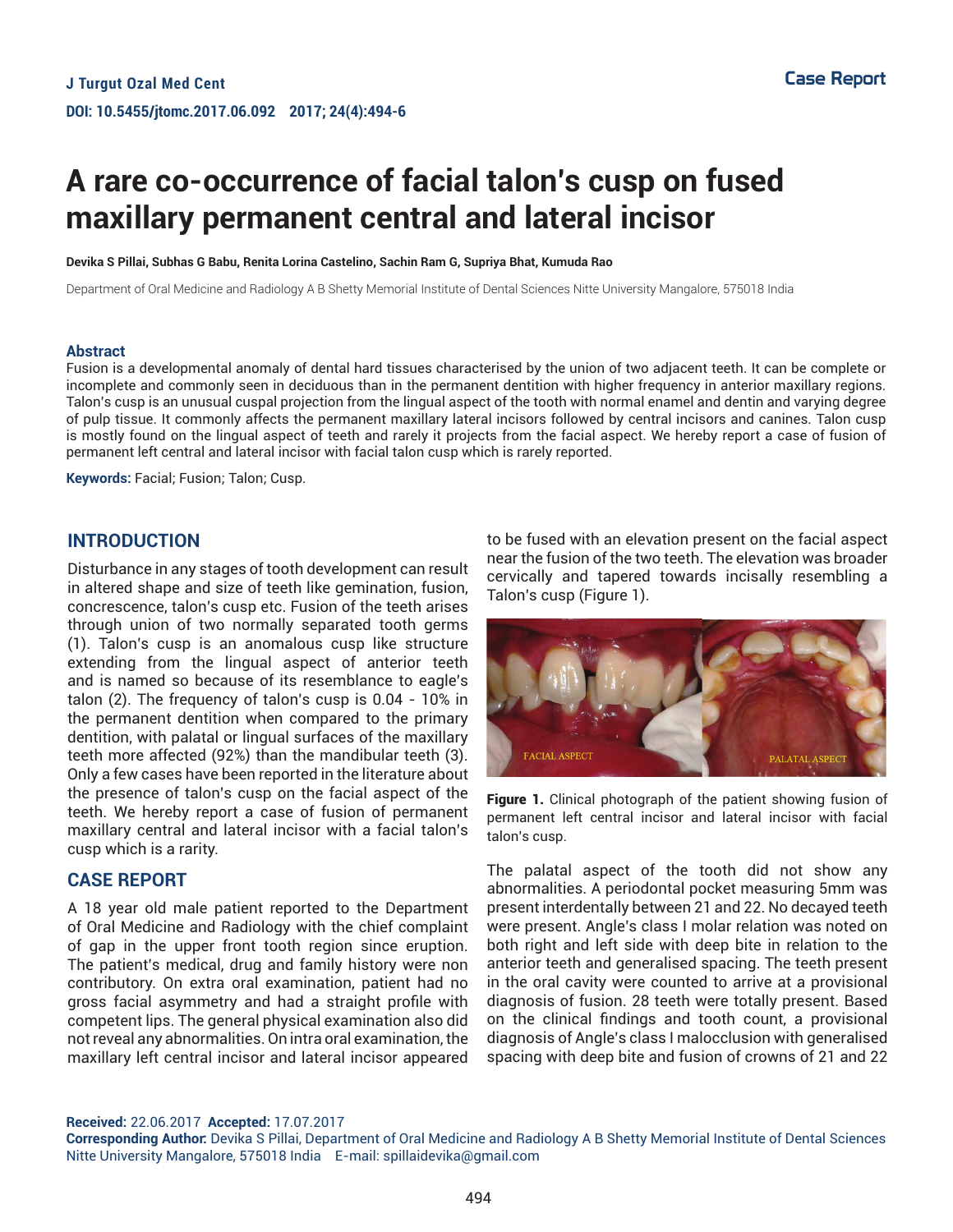## **J Turgut Ozal Med Cent 2017;24(4):494-6**

with facial Talon's cusp was made.

An intra oral periapical radiograph of left maxillary central and lateral incisor was made which revealed fused coronal aspect of the 21 and 22 involving enamel and dentin with two distinct roots and pulp chambers.

A thick 'V' shaped radiopacity was noted on the middle one third at the line of fusion extending upto the incisal one third suggestive of Talon's cusp.

The density of the 'V' shaped structure was comparable to that of density of enamel. Vertical bone loss was seen interdentally between 21 and 22 suggestive of localised periodontitis (Figure 2).



Figure 2. An intra-oral periapical radiograph showing fusion of permanent central and lateral incisor with talon's cusp.

An orthopantomogram was also made which revealed fusion between crowns of 21 and 22 with Talon's cusp with two separate roots and two root canals. Generalised horizontal bone loss was seen with angular bone loss at 16, 26, 36 and 46 region. Tooth buds of 18, 28, 38 and 48 appeared to be in the formative stage (Figure 3).

A radiographic diagnosis of generalised periodontitis and fusion of crowns of 21 and 22 with Talon's cusp was made. The facial Talon's cusp was classified as Stage 2 talon's cusp according to Mayes et al. The patient was advised for a thorough oral prophylaxis and periodontal evaluation for the bone loss followed by orthodontic correction of the malocclusion. The periodontist suggested root planing along with prophylaxis as the suitable treatment plan for the patient. The patient also was advised for the reduction of the facial talon's cusp along with fabrication of separate crowns for the fused teeth. The patient has been kept on a regular periodic follow up.



Figure 3. An orthopantomogram showing fusion of permanent central and lateral incisor with talon's cusp.

### **DISCUSSIONS**

The abnormalities in the differentiation of the dental lamina and tooth germ leads to the formation of anomalies in the dental hard tissues (4). Fusion is defined as a single enlarged tooth in which the tooth count reveals a missing tooth in the dental arch, which was similar in our case. It can be of two types, complete and incomplete. Complete fusion is said to occur when the crown combines the features of both contributing teeth before the calcification stage. Incomplete fusion occurs at a later stae, the tooth exhibiting separate crowns, and fusion may be limited to the roots alone with pulp canals fused or separate (4). The case highlighted here suggests complete fusion of teeth. The etiology of fusion remains unclear. Few authors claim that local metabolic interferences which occur during morpho-differentiation stage of the tooth germ is the main causative factor. The other causes described are trauma, genetic and environmental factors (1). The evidences of thalidomide embryopathy causing dental fusion are also reported in literature (5). The other names used to describe fusion are connate teeth, synodontia or joined teeth and double teeth (10). The syndromes commonly associated are Wolf- Hirschhorn syndrome, Achondroplasia, Focal dermal hypoplasia, Osteopetrosis and Chondroectodermal dysplasia (4). This anomaly shows a higher prevalence in Japenese population and American Indians (4). It has a prevalence for primary dentition with a rate of 0.5% where as in permanent dentition the rate is 0.1% (10). The prevalence of fusion in Indian population was reported as 0.14%. The differential diagnosis for fused teeth can be macrodontia or gemmination (9).

Talon's cusp, as defined by Mader in 1981 and Davis in 1986, as "A morphologically well delineated cusp that projects from the lingual surface of the primary or permanent anterior teeth and extends atleast half the distance from the CEJ to the incisal edge (5). This entity was described by W H Mitchell in 1892 and was named as